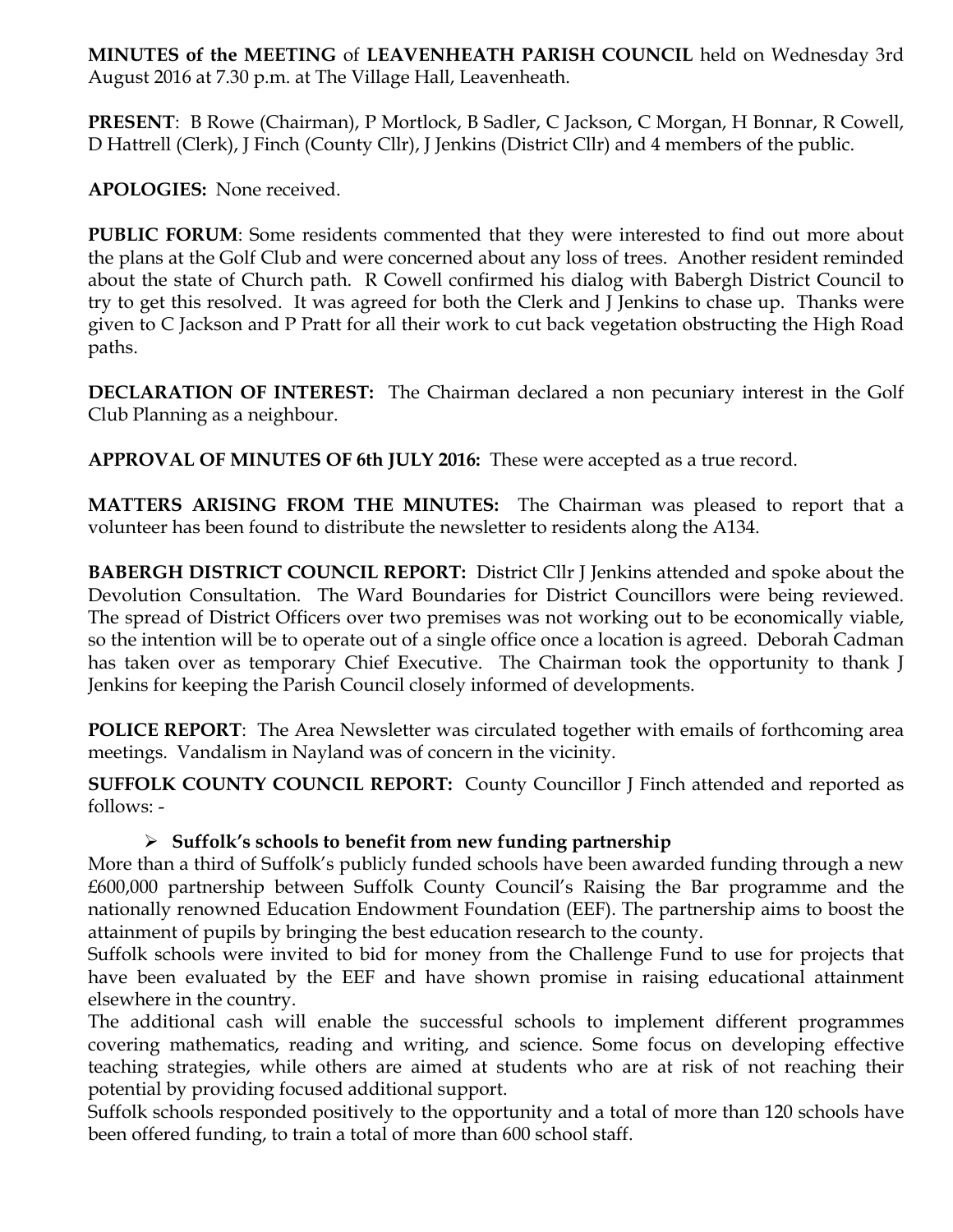Over the last two years, almost £600,000 has already been invested in helping schools improve education in Suffolk by funding interventions and approaches put forward and developed by schools. The new fund will support more disciplined innovation, where schools are financially incentivised to implement evidence-based programmes and interventions.

## Ø **Outline Proposals approved for Ipswich Park and Ride**

Suffolk County Council's Cabinet met in July to approve proposals for the future of Ipswich Park and Ride.

The proposal suggests local operating bus companies taking over the contract for delivering commercial services from the Copdock and Martlesham sites, making the service self-funding through passenger revenue. Potential infrastructure changes to road networks are also included in the outline proposal.

This proposal has been developed over the last 3 months by Suffolk County Council, working closely with Ipswich Borough Council, local bus operators, Ipswich Hospital and Ipswich Central.

The main focus has been to find a way to maintain Park and Ride services in Ipswich whilst lowering the operating subsidy paid by taxpayers. Savings need to be made across the Council to balance the books. As part of that work SCC are looking at ways for the Park and Ride service to continue to operate, but at a lower cost to the tax payer.

SCC's partners, local bus operators, Ipswich Borough Council, and business representatives are all working together and are rising to the challenge of helping design a new service that uses overall resources more efficiently. There is a collective confidence that between us we can keep it operating, so please keep using the service and tell your friends !

Following his report J Finch explained that he is still investigating improvements to the cycle crossing. He also spoke of the speed limit changes for the A134. B Sadler reminded J Finch of the request from the Village Hall for support towards their kitchen project.

**CORRESPONDENCE:** The report had been issued ahead of the meeting and key areas were discussed. C Morgan and H Bonnar agreed to meet the solicitors on Hargreaves field to point out issues - **Action Clerk**. The Chairman referred to the Nayland Post Office Questionnaire. It was agreed to chase the request for the street lighting units near the village hall to remain on all night to aid the use of the Community Defibrillator - **Action Clerk**.

**HIGHWAYS**: It was noted that the High Road and Elm Tree Lane had been swept. It was agreed to report overgrown foliage obstructing the highway along the High Road towards Assington opposite Gedding Hall - **Action Clerk**.

**FINANCE:** The bank balances as at 29th July 2016 were **£22455.59** in the Community Account, **£15296.09** in the Reserve Account making a total of **£37751.68**. The Clerk confirmed she had responded to a query from the External Auditors by sending the minutes showing the Risk Assessment was conducted and reviewed last autumn. The VAT from last financial year has been re-couped.

## **The following were authorised for payment: -**

| 1398 | 410.52 | D K Hattrell      | Clerk's Salary             |
|------|--------|-------------------|----------------------------|
| 1399 | 93.40  | Inland Revenue    | Clerk's ddtns & ERS NIC    |
| 1400 | 153.59 | SCC - Pension ACC | Clerk's Pension            |
| 1401 | 289.20 | P Mortlock        | Barriers in Kingsland Lane |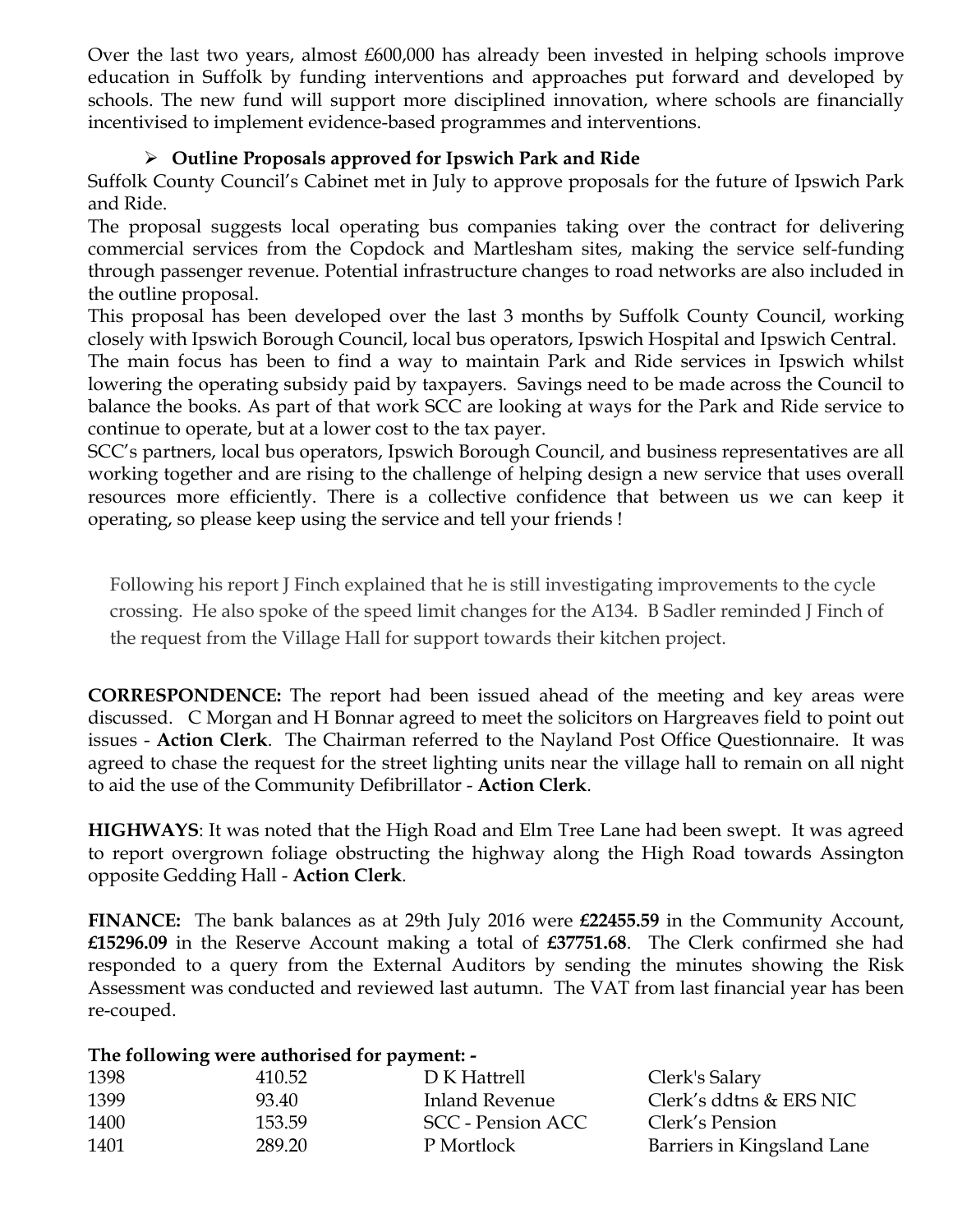| 1402 | 192.00 | <b>SALC</b>                    | Internal Audit Fee             |
|------|--------|--------------------------------|--------------------------------|
| 1403 | 9.11   | <b>Chilton Office Supplies</b> | Stationery                     |
| 1404 | 19.80  | B Sadler                       | <b>Council Travel Expenses</b> |
| 1405 | 16.40  | P Mortlock                     | Barriers in Kingsland Lane     |

**CIRCULAR PATH PROJECT:** R Cowell reported on recent progress and confirmed a meeting would be arranged to discuss the permissive path arrangements with the Golf Club.

**TREE WARDENS REPORT:** C Jackson reported on the success of new trees that have been planted.

**VILLAGE HALL:** B Sadler reported that the arrangements for the Quiz night, on 24th September, had been made. The kitchen project was going ahead this month with assistance from the Committee. They were making savings, for example, by cleaning and re-using the sink. P Mortlock agreed to investigate a robust replacement noticeboard for outside the village hall - **Action P Mortlock**.

**VILLAGE GREEN:** P Mortlock confirmed the Village Green Committee met the week before. There were on-going repairs to the playground and they were investigating solutions to the dead tree stump in the vicinity.

**IDEAS TO IMPROVE THE VILLAGE:** R Cowell was concerned at the number of unresolved items that affect people in the village such as the state of Church path and the School Bus Stop suggestion. All of these items have been reported and chased but have not been concluded.It was suggested that R Cowell could research ownership of sections of the Church path ditch. Before taking that action, it was agreed to ask the Environment Agency to attend a site meeting with P Mortlock, C Jackson and H Bonnar to seek guidance on potential resolutions - **Action Clerk**. The Clerk will chase the Education Department in respect of the School Bus Stop - **Action Clerk**.

**REGIONAL DEVOLUTION CONSULTATION:** The Chairman explained the different sources of information received in relation to Devolution. It was agreed to put an article in LSPN to bring this to the attention of residents, however, it was noticed that there wasn't time ahead of the deadline. However, it had been widely publicised and surveys were also being conducted.

**REPORTS AND QUESTIONS FROM CHAIRMAN AND MEMBERS**: C Jackson repeated his concern over littering from cars coming through the village. The Chairman advised our new Parish Priest is now in place.

The meeting closed at **8.50 p.m.**

**Planning Meeting on 3rd August 2016**

**The following was discussed: -**